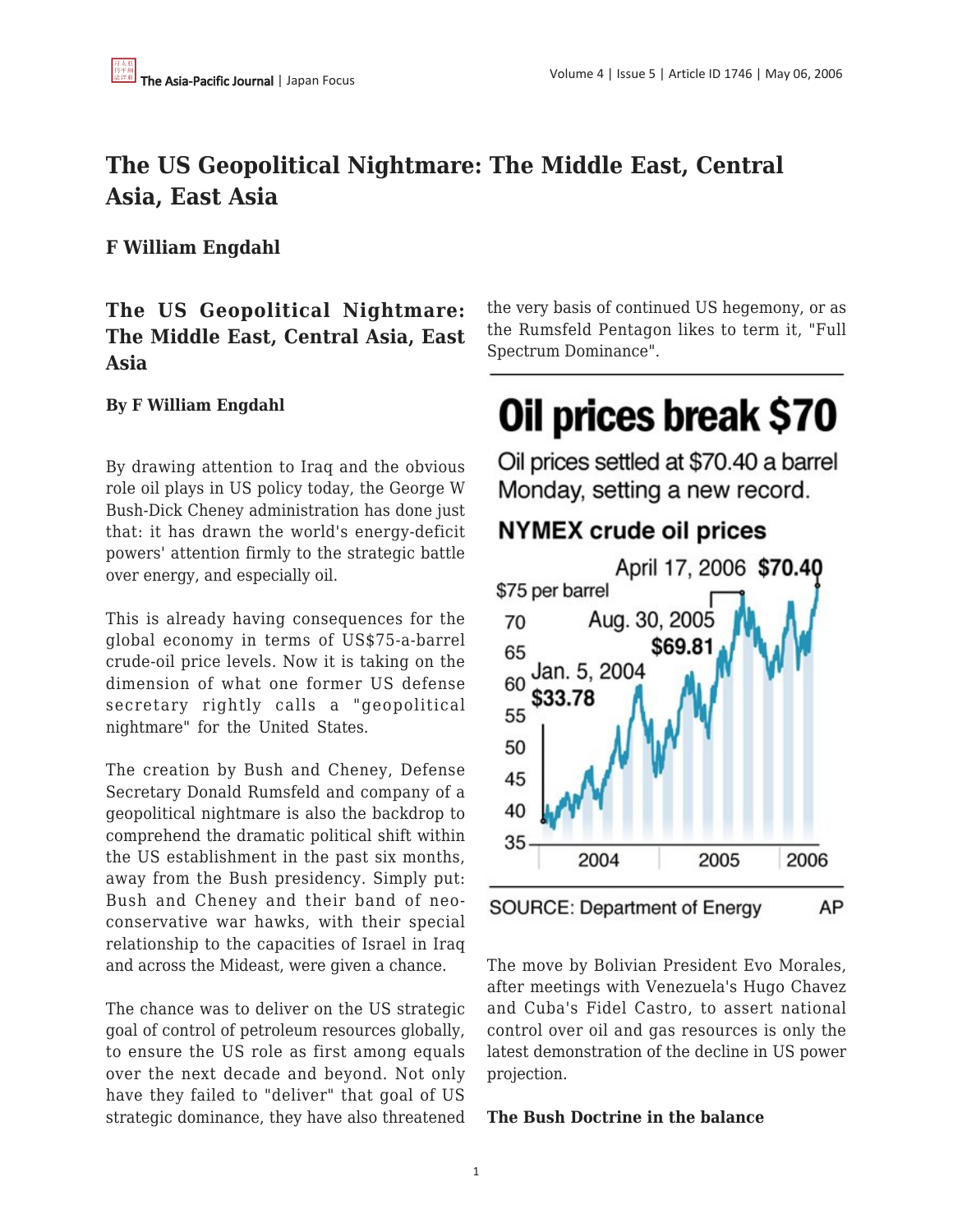As the reality of US foreign policy is obscured by the endless rhetoric of "defending democracy" and the like, it is useful to recall that US foreign policy since the collapse of the Soviet Union has been open and explicit. It is to prevent at any cost the congealing of a potential combination of nations that might challenge US dominance. This is the US policy as elaborated in Bush's June 2002 speech at the United States Military Academy in West Point, New York.

There the president outlined a radical departure in explicit US foreign policy in two vital areas: a policy of preventive war, should the US be threatened by terrorists or by rogue states engaged in the production of weapons of mass destruction; second, the right of selfdefense authorized the US to launch preemptive attacks against potential aggressors, cutting them off before they were able to launch strikes against the US.

The new US doctrine, the Bush Doctrine, also proclaimed "the duty of the US to pursue unilateral military action when acceptable multilateral solutions cannot be found". It went further and declared it US policy that the "United States has, and intends to keep, military strengths beyond challenge". The US would take whatever actions necessary to continue its status as the world's sole military superpower.

The policy also included proactive regime change around the world under the slogan of "extending democracy". As Bush stated at West Point, "America has no empire to extend or utopia to establish. We wish for others only what we wish for ourselves - safety from violence, the rewards of liberty, and the hope for a better life."

Those policy fragments were gathered into an official policy in September 2002, a National Security Council text titled the "National Security Strategy of the United States". That text was drafted for the president's signature by then national security adviser Condoleezza Rice.

She in turn took an earlier policy document prepared under the 1992 presidency of George Bush Sr by neo-conservative Paul Wolfowitz. The Bush Doctrine of Rice had been fully delineated in 1992 in a Defense Planning Guidance "final draft" done by then under secretary of defense for policy Wolfowitz, and known in Washington as the Wolfowitz Doctrine. Wolfowitz declared then that, with the threat of a Soviet attack gone, the US was the unchallenged sole superpower and should pursue its global agenda, including preemptive war and unilateral foreign-policy actions.

An internal leak of the draft to the New York Times then led Bush Sr to announce that it was "only a draft and not US policy". By 2002, it was officially US policy.

The Bush Doctrine stated that "military preemption" was legitimate when the threat was "emerging" or "sufficient, even if uncertainty remains as to the time and place of the enemy's attack". That left a hole large enough for an Abrams tank to roll through, according to critics. Afghanistan, as a case in point, was declared a legitimate target for US military bombardment because the Taliban regime had said it would turn Osama bin Laden over only when the US demonstrated proof he was behind the New York World Trade Center and Pentagon attacks on September 11, 2001. Bush didn't give proof. He did launch a "preemptive" war. At the time, few bothered to look to the niceties of international law.

The Bush Doctrine was and is a neoconservative doctrine of preventive and preemptive war. It has proved to be a strategic catastrophe for the US role as sole superpower. That is the background to comprehend all events today as they are unfolding in and around Washington.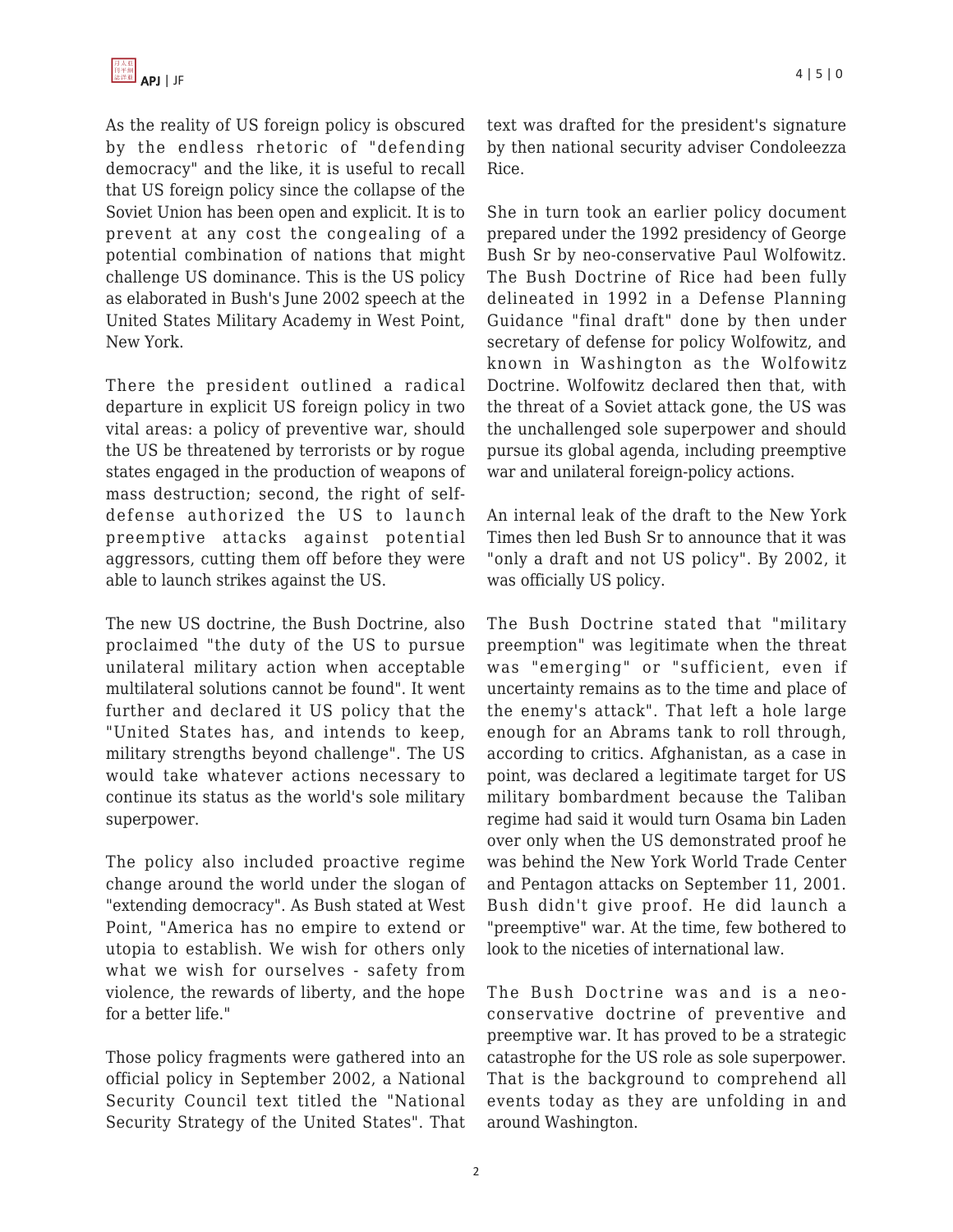The future of that Bush Doctrine foreign policy - and in fact the future ability of the US, as sole superpower or sole anything, to hold forth - is what is now at stake in the issue of the future of the Bush presidency.

#### **Bush administration in crisis**

The most fascinating indication of a sea-change within the US political establishment toward the Bush Doctrine and those who are behind it is the developing debate around the 83-page paper, first published on the official website of Harvard University, criticizing the dominant role of Israel in shaping US foreign policy.

The paper was initially trashed by the B'nai Brith and select neo-conservative writers as "anti-Semitic", which it is not, and one commentator tried to smear it as "echoing the views of former KKK [Ku Klux Klan] leader and white-power advocate David Duke", who has also attacked the Israel lobby.

However, profoundly significant is the fact that this time leading mainstream media, including Richard Cohen in the Washington Post, have come to the defense of authors Stephen Walt and John Mearsheimer. Even certain sections of the Israeli press have done so. The taboo of speaking publicly of the pro-Israel agenda of neo-conservatives has apparently been broken. That suggests that the old-guard foreign-policy establishment, such as Zbigniew Brzezinski and Brent Scowcroft and their allies, are stepping up to retake foreign-policy leadership. The neocons have proved a colossal failure in their defense of America's strategic interests as the realists see it.

The paper, "The Israel Lobby and US Foreign Policy", was written by two highly respected US foreign-policy realists and consultants to the State Department. The authors are neither neo-Nazi skinheads nor anti-Semites. Mearsheimer is political-science professor and co-director of the Program on International Security Policy at the University of Chicago. Walt is academic dean and a chaired professor at Harvard's Kennedy School of Government. Both are members of the [Coalition for a Realistic](http://www.realisticforeignpolicy.org/static/000024.php) [Foreign Policy.](http://www.realisticforeignpolicy.org/static/000024.php) They are so-called "realists", along with Henry Kissinger, Scowcroft and Brzezinski.

Some of their conclusions about the Israel lobby's goals: "No lobby has managed to divert foreign policy as far from what the American national interest would otherwise suggest, while simultaneously convincing Americans that US and Israeli interests are essentially identical."

US supporters of Israel promoted the war against Iraq. The senior administration officials who spearheaded the campaign were also in the vanguard of the pro-Israel lobby, e.g. Wolfowitz; under secretary of defense for policy Douglas Feith; Elliott Abrams, Mideast affairs at the White House; David Wurmser, Mideast affairs for Cheney; Richard Perle, first among neo-con equals, chairman of the Defense Policy Board, an influential advisory body of strategic experts.

A similar effort is now under way to bomb Iran's nuclear facilities.

It's useful to quote the official goals of the Coalition for a Realistic Foreign Policy, of which Walt and Mearsheimer are members, to have a better indication of their factional lineup in the current factional battle inside the US elite. The website of that coalition states:

Against the backdrop of an ever-bloodier conflict in Iraq, American foreign policy is moving in a dangerous direction toward empire. Worrisome imperial trends are apparent in the Bush administration's National Security Strategy. That document pledges to maintain America's military dominance in the world, and it does so in a way that encourages other nations to form countervailing coalitions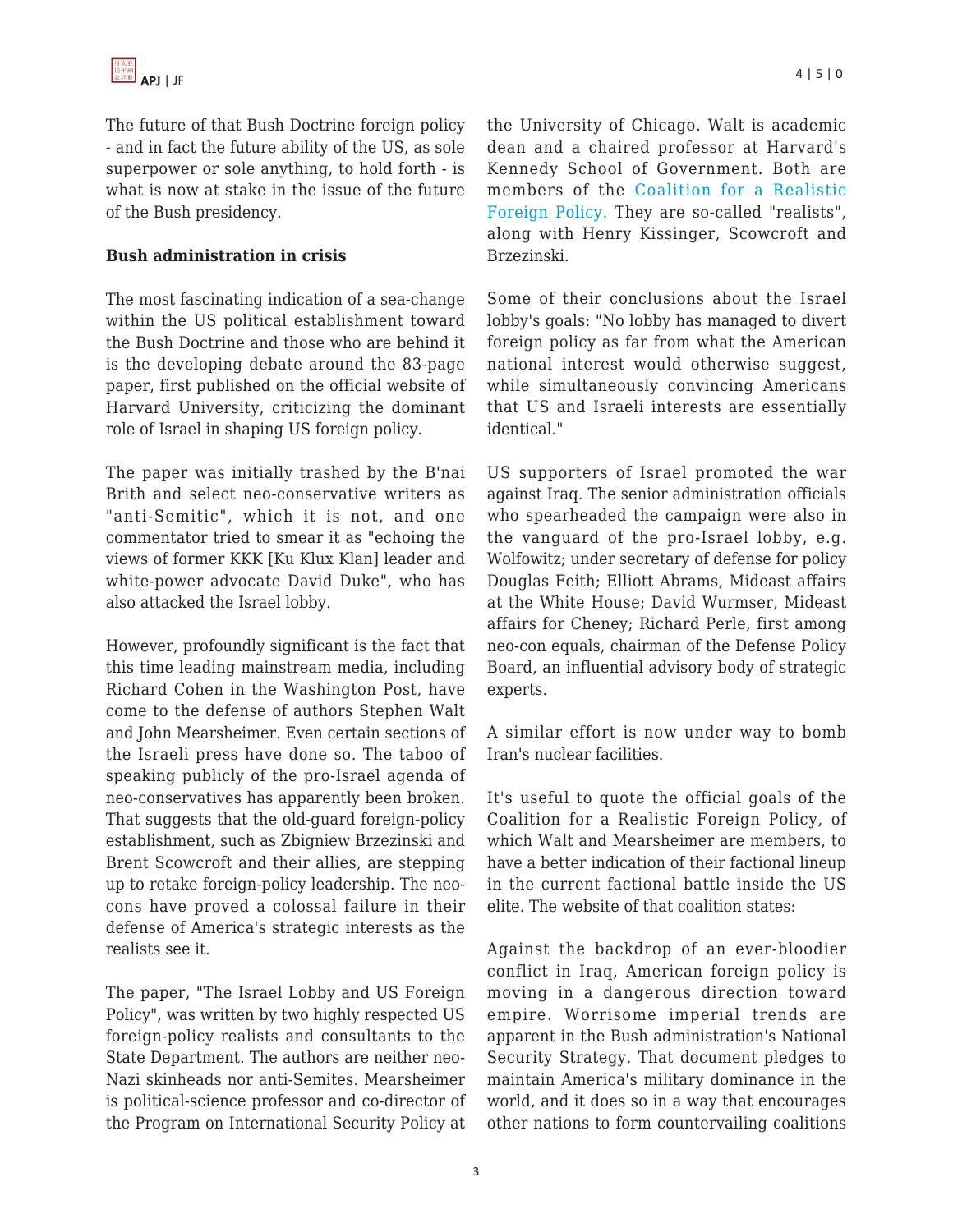and alliances. We can expect, and are seeing now, multiple balances of power forming against us. People resent and resist domination, no matter how benign.

Authors Walt and Mearsheimer also note that Perle and Feith put their names to a 1996 policy blueprint for Benjamin Netanyahu's then incoming government in Israel, titled, "A Clean Break: A New Strategy for Securing the Realm" (Israel).

In that document, Perle and Feith advised Netanyahu that the rebuilding of Zionism must abandon any thought of trading land for peace with the Palestinians, i.e., repeal the Oslo accords. Next, Saddam Hussein must be overthrown and democracy established in Iraq, which would then prove contagious in Israel's other Arab neighbors. That was in 1996, seven years before Bush launched a near-unilateral war for regime change in Iraq.

Today, Perle has been forced to take a low profile in Washington after initially heading Rumsfeld's Defense Policy Board at the Pentagon. Feith was forced to leave the State Department for the private sector. That was more than a year ago.

#### **A foreign policy disaster over China**

In this context, the recent diplomatic insult from Bush to visiting Chinese President Hu Jintao is doubly disastrous for the US foreign position. Bush acted on a script written by the anti-China neo-conservatives, deliberately to insult and humiliate Hu at the White House.

First was the incident of allowing a Taiwanese "journalist", a Falungong member, into the carefully screened White House press conference, to rant in a tirade against Chinese human rights for more than three minutes, with no attempt at removal, at a filmed White House press conference.

Then came the playing of the Chinese national anthem for Hu, which was introduced as the anthem for the Republic of China - Taiwan. It was no slip-up by the professional White House protocol people. It was a deliberate effort to humiliate the Chinese leader.

The problem is that the US economy has become dependent on Chinese trade imports and on Chinese holdings of US Treasury securities. China today is the largest holder of dollar reserves in the form of US Treasury paper worth an estimated US\$825 billion. Were Beijing to decide to exit the US bond market, even in part, it would cause a dollar free-fall and collapse of the \$7 trillion US real-estate market, a wave of US bank failures, and huge unemployment. It's a real option, even if unlikely at the moment.

Hu, though, didn't waste time or tears over the Bush affront. He immediately went to Saudi Arabia for a three-day state visit where he signed trade, defense and security agreements. This is no small slap in the face to Washington by the traditionally "loyal" Saudi royal house.



Saudi King Abdullah bin Abdul Aziz welcomes Hu Jintao in Riyadh, April 22, 2006.

Hu signed a deal for Saudi Basic Industries Corp (SABIC) of Saudi Arabia to build a \$5.2 billion oil refinery and petrochemical project in northeastern China. At the beginning of this year, Saudi King Abdullah was in Beijing for a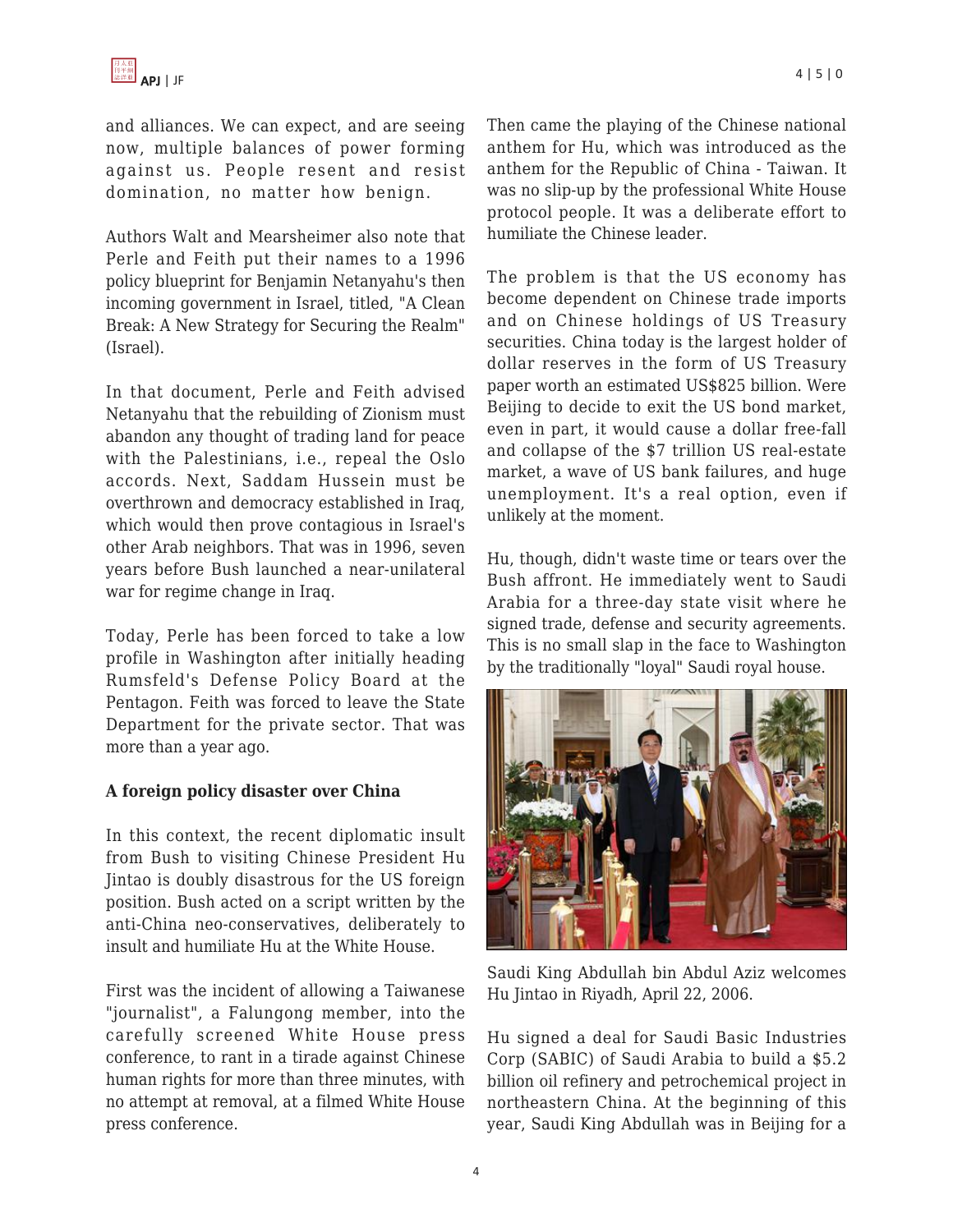full state visit.

Since the Franklin D Roosevelt-King Ibn Saud deal giving US Aramco and not the British exclusive concession to develop Saudi oil in 1943, Saudi Arabia has been regarded in Washington as a core strategic sphere of interest.

Hu then went on to Morocco, Nigeria and Kenya, all regarded as US spheres of interest. And only two months ago Rumsfeld was in Morocco to offer US arms. Hu is offering to finance energy exploration there.

#### **The SCO and Iran**

The latest developments surrounding the Shanghai Cooperation Organization (SCO) and Iran further underscore the dramatic change in the geopolitical position of the United States.

The SCO was created in Shanghai on June 15, 2001, by Russia and China along with four former Soviet Central Asian republics, Kazakhstan, Kyrgyzstan, Tajikistan and Uzbekistan. Prior to September 11, 2001, and the US declaration of an "axis of evil" in January 2002, the SCO was merely background geopolitical chatter as far as Washington was concerned.

Today the SCO, which has to date been blacked out almost entirely in US mainstream media, is defining a new political counterweight to US hegemony and its "unipolar" world. At the next SCO meeting on June 15, Iran will be invited to become a full SCO member.

And last month in Tehran, Chinese Ambassador Lio G Tan announced that a pending oil and gas deal between China and Iran was ready to be signed.



China-Iran Oil Deal

The deal is said to be worth at least \$100 billion, and includes development of the huge Yadavaran onshore oilfield. China's Sinopec would agree to buy 250 million tons of liquefied natural gas over 25 years. No wonder China is not jumping to back Washington against Iran in the United Nations Security Council. The US had been trying to put massive pressure on Beijing to halt the deal, for obvious geopolitical reasons, to no avail. Another major defeat for Washington.

Iran is also moving on plans to deliver natural gas via a pipeline to Pakistan and India. Energy ministers from the three countries met in Doha recently and plan to meet again this month in Pakistan.

The pipeline progress is a direct rebuff to Washington's efforts to steer investors clear of Iran. Ironically, US opposition is driving these countries into one another's arms, Washington's "geopolitical nightmare". At the same SCO meeting next month, India, which Bush is personally trying to woo as a geopolitical Asian "counterweight" to China, will also be invited to join the organization, as well as Mongolia and Pakistan. The SCO is gaining in geopolitical throw-weight quite substantially.

Iranian Deputy Foreign Minister Manouchehr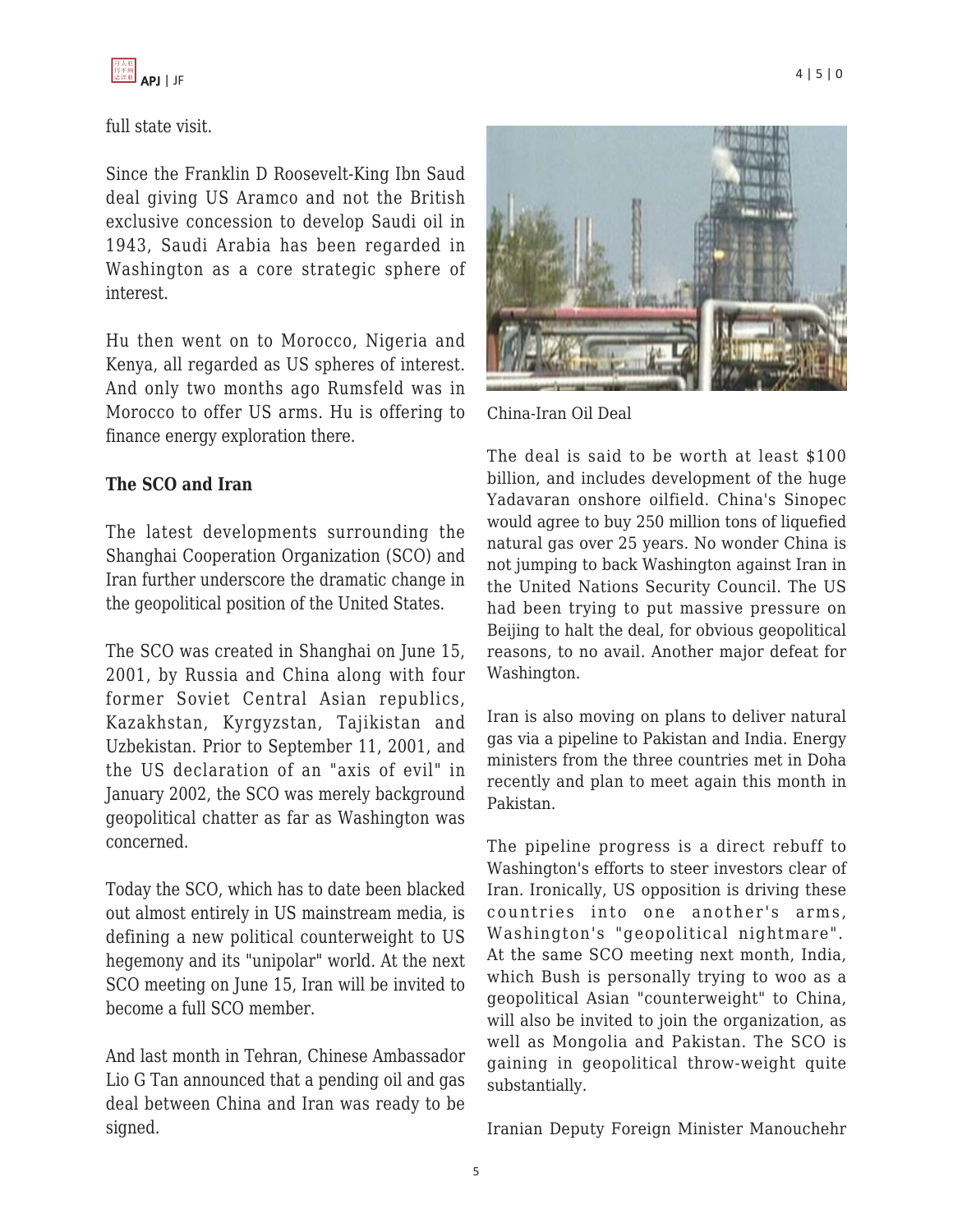Mohammadi told ITAR-Tass in Moscow last month that Iranian membership in the SCO could "make the world more fair". He also spoke of building an Iran-Russia "gas-and-oil arc" in which the two giant energy producers would coordinate activities.

#### **US out in cold in Central Asia**

The admission of Iran into the SCO opens many new options for Iran and the region. By virtue of SCO membership, Iran will now be able to take part in SCO projects, which in turn means access to badly needed technology, investment, trade and infrastructure development. It will have major implications for global energy security.



Central Asia

The SCO has reportedly set up a working group of experts ahead of the June summit to develop a common SCO Asian energy strategy, and discuss joint pipeline projects, oil exploration and related activities. Iran sits on the world's second-largest natural-gas reserves, and Russia has the largest. Russia is the world's secondlargest oil producer after Saudi Arabia. These are no small moves.

India is desperate to come to terms with Iran for energy but is being pressured by Washington not to.

The Bush administration last year tried to get "observer status" at the SCO but was turned down. The rebuff - along with the SCO's demands for a reduced US military presence in Central Asia, deeper Russia-China cooperation, and the setbacks to US diplomacy in Central Asia - have prompted a policy review in Washington.

After her October 2005 Central Asian tour, Rice announced reorganization of the State Department's South Asia Bureau to include the Central Asian states, and a new US "Greater Central Asia" scheme.

Washington is trying to wean Central Asian states away from Russia and China. President Hamid Karzai's government in Kabul has not responded to SCO's overtures. Given his ties historically to Washington, he likely has little choice.

Gennady Yefstafiyev, a former general in Russia's Foreign Intelligence Service, said, "The US's long-term goals in Iran are obvious: to engineer the downfall of the current regime; to establish control over Iran's oil and gas; and to use its territory as the shortest route for the transportation of hydrocarbons under US control from the regions of Central Asia and the Caspian Sea, bypassing Russia and China. This is not to mention Iran's intrinsic military and strategic significance."

Washington had based its strategy on Kazakhstan being its key partner in Central Asia. The US wants to expand its physical control over Kazakhstan's oil reserves and formalize Kazakh oil transportation via the Baku-Ceyhan pipeline, as well as creating the dominant US role in Caspian Sea security. But Kazakhstan isn't playing ball. President Nursultan Nazarbayev went to Moscow on April 3 to reaffirm his continued dependence on Russian oil pipelines. And China is making major energy and pipeline deals with Kazakhstan as well.

To make Washington's geopolitical problems worse, despite securing a major US military